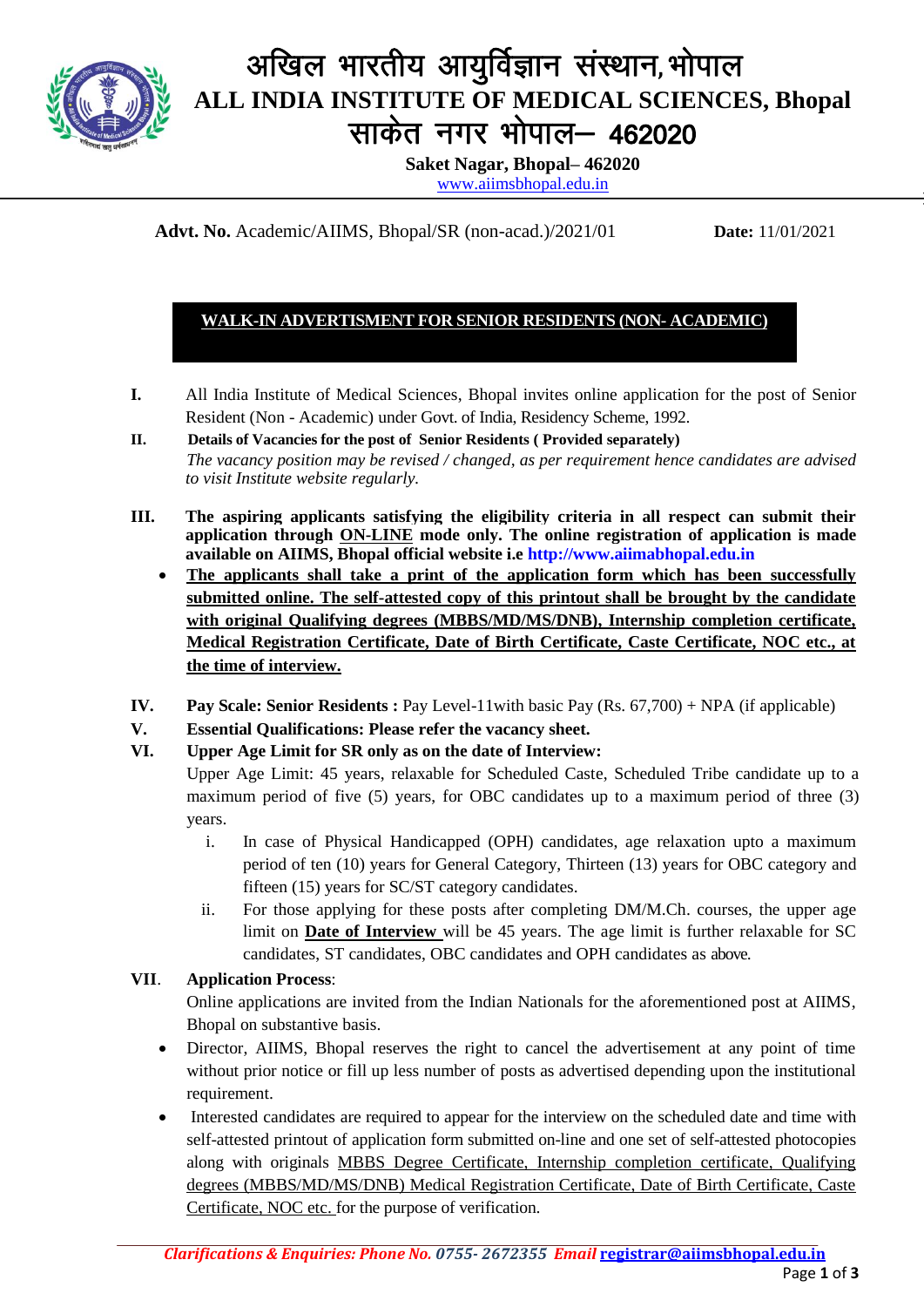### **VIII. Tenure:**

- The appointments for the posts of Senior Residents shall be for a maximum period of 3 years as per the Residency Scheme 1992, Govt. of India.
- **Those Postgraduate who have already completed 3 years of Senior Residency (Non-Academic) either at AIIMS or outside will not be considered. Any candidates who has done Senior Residency earlier, the balance period will be considered (Maximum 3 years).**
- **IX.** 'No Objection Certificate–NOC 'for those who are working in Central/State Government / Semi Government, autonomous institutions from their respective organization. The candidates who are in service in any Govt. Hospital/ Institutions are required to forward/submit their application through proper channel only. The candidates will not be permitted for Interview, if they fail to produce "No Objection Certificate" from their employer on the day of Interview.

If it is brought to the notice of authorities at any stage that the candidate had not submitted application through proper channel, then the candidature will stand cancelled and in case of selected candidate, services will be terminated immediately.

# **X. Reservation for SC/ST/OBC/OPH (PwD) shall be applicable as per Govt. of India policy:**

- 1. OBC Candidates will attach certificate issued by the competent authority in the form prescribed for Central Government jobs along with certificate that the candidate does not belong to Creamy Layer. **Date of issue of Certificate should not be earlier** *than one year of the date of Interview*
- 2. For SC/ST-Certificate should be issued by Tehsildar or above rank officer in prescribed format.
- 3. Criteria for Orthopedic Physically Handicapped (PwD): OA & OL Category
- The candidate must possess a valid document certifying his/her physical disability is conforming to judgment of Supreme Court of India i.e.: "With the approval of the Ministry of Health & Family Welfare, Govt. of India vide letter no. 18018/2/2009-ME(P-1) dated 17.02.2009.
- Candidates with disability of lower limbs between 50% to 70% shall be considered and in case candidates are not available of such disability in the category, then the candidates with disability of lower limbs between 40% to 50% will also be considered as per decision in the Writ Petition (Civil) 184/2005-Dr.Kumar Sourav Vs. UOI & others in the Supreme Court of India.
- The disability certificate should be issued by a duly constituted and authorized Medical Board of the State or Central Govt. Hospitals/Institutions and countersigned by Medical Superintendent / CMO /Head of Hospital / Institution.
- The Medical Board issuing certificate shall conform to guidelines of Ministry of Social Welfare and Empowerment (Govt. of India).

## **XI**. **Application Fees: (To be brought at the time of Interview)**

- Person with Bench-mark disabilities (PWBD): Nil
- For General/OBC/EWS category: Rs. 1500/-
- For SC/ST/category: Rs. 1200/-
- Fees to be paid by Demand Draft only in favour of "**AIIMS Bhopal**"
- Fee once remitted will not be refunded in any circumstance
- Candidates applying for multiple departments then separate Demand Drafts are required with separate applications.
- Inadequately filled / incomplete applications may be summarily rejected

## **XII. Selection procedure:**

- Interviews will be held at AIIMS Bhopal. No TA/DA will be paid for appearing in the Interview.
- The joining of the candidates will be purely need based.
- Any vacancy arising because of non-joining by selected candidates in this selection or by resignation of candidate who had joined after selection will be offered to the candidates from the